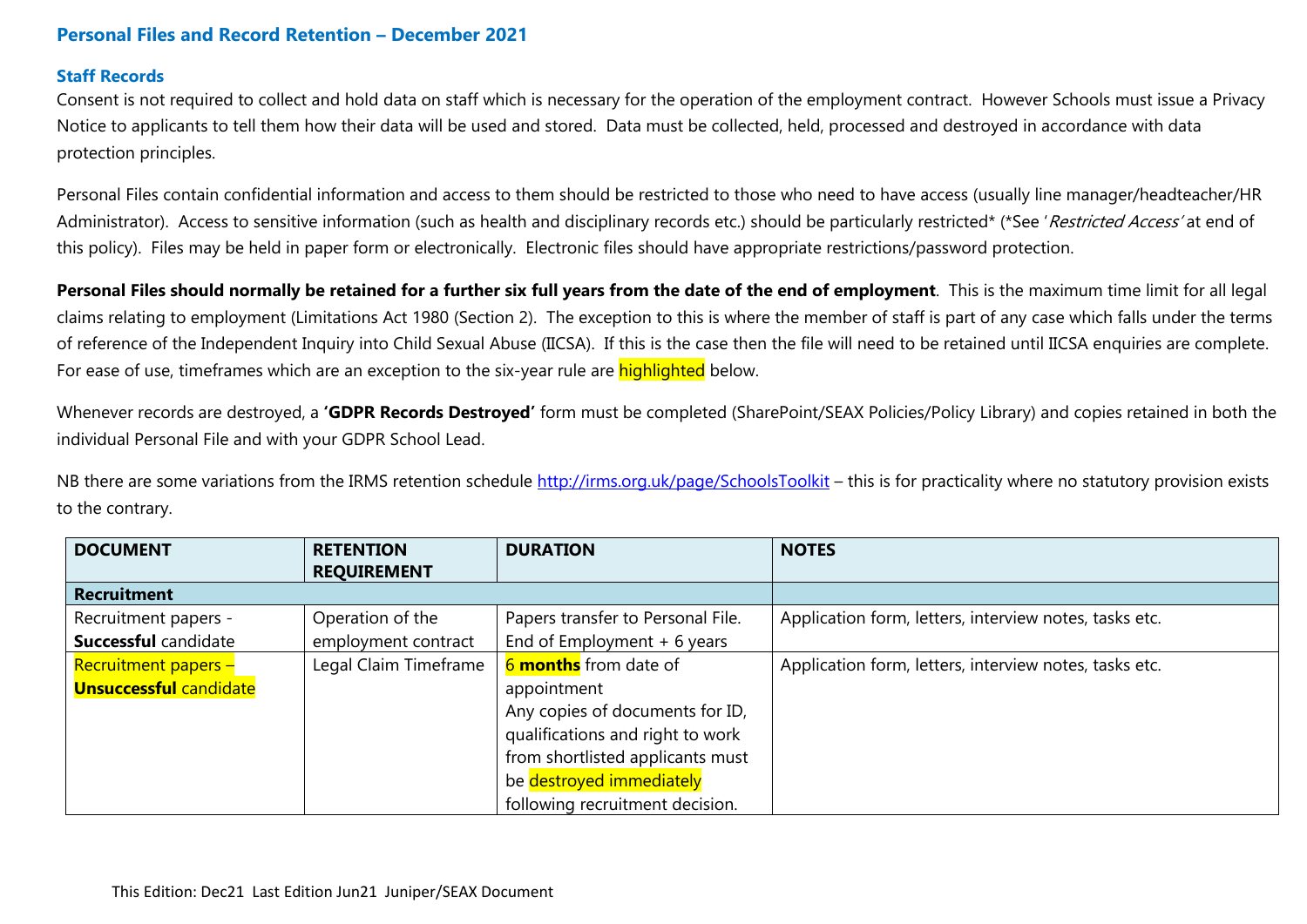| <b>DOCUMENT</b>                                                                                                      | <b>RETENTION</b><br><b>REQUIREMENT</b>                                                    | <b>DURATION</b>                                                                                     | <b>NOTES</b>                                                                                                                                                                                                                                                                                                      |
|----------------------------------------------------------------------------------------------------------------------|-------------------------------------------------------------------------------------------|-----------------------------------------------------------------------------------------------------|-------------------------------------------------------------------------------------------------------------------------------------------------------------------------------------------------------------------------------------------------------------------------------------------------------------------|
| <b>Recruitment Monitoring</b><br>Form (At end of Application<br>Form, if used historically by<br>individual schools) | N/A<br>Forms are anonymous<br>and not held on<br>personal files                           | Forms must not be held on<br>personal files.                                                        | Data retained for equality monitoring purposes. Destroy once<br>monitoring complete.<br>Forms appeared on some historical application forms and are<br>not currently used by SEAX Trust (Dec21)                                                                                                                   |
| Pre-employment checks and SCR evidence                                                                               |                                                                                           |                                                                                                     |                                                                                                                                                                                                                                                                                                                   |
| References                                                                                                           | Recommended                                                                               | Transfer to personal file:<br>End of Employment $+6$ years                                          | Where requests for references have been made but references<br>have not been received - keep copies of such requests.<br>We recommend that when appointing without a full reference<br>history, a risk assessment is completed and retained outlining<br>the factors taken into account when deciding to appoint. |
| Evidence of medical<br>clearance                                                                                     | Recommended                                                                               | Copy of signed health declaration<br>form placed on personal file.<br>End of Employment $+6$ years. | Pre-employment health questionnaires, where completed by<br>applicants, must not be looked at or retained by the school.<br>Only the OH clearance confirmation should be retained.<br>Where the confirmation contains information regarding the<br>employee's health this should have restricted access*          |
| <b>Proof of Identity</b><br><b>Excepting Right to</b><br><b>Work Check</b> )                                         | <b>Statutory KCSIE</b>                                                                    | Held on personal file.<br>End of Employment*                                                        | From March15: 3 documents<br>From Sep21: Plus birth certificate and subsequent change of<br>name proof                                                                                                                                                                                                            |
| Qualifications                                                                                                       | <b>Statutory KCSIE</b><br>Those qualifications<br>required for the job e.g.<br><b>QTS</b> | Held on personal file.<br><b>End of Employment</b>                                                  | Copy of original certificate/original letter from awarding body<br>AND/OR<br>A print out from Teacher Services System (teachers)                                                                                                                                                                                  |
| <b>DBS</b> consent form                                                                                              | Recommended                                                                               | Destroy once DBS processed and<br>appointment decision confirmed.                                   | A new form is required for every DBS status check.                                                                                                                                                                                                                                                                |
| SD <sub>2</sub> form                                                                                                 | Recommended                                                                               | Destroy once DBS check<br>completed and appointment<br>decision confirmed.                          | Until destroyed, hold in a sealed envelope if form contains a<br>positive disclosure                                                                                                                                                                                                                              |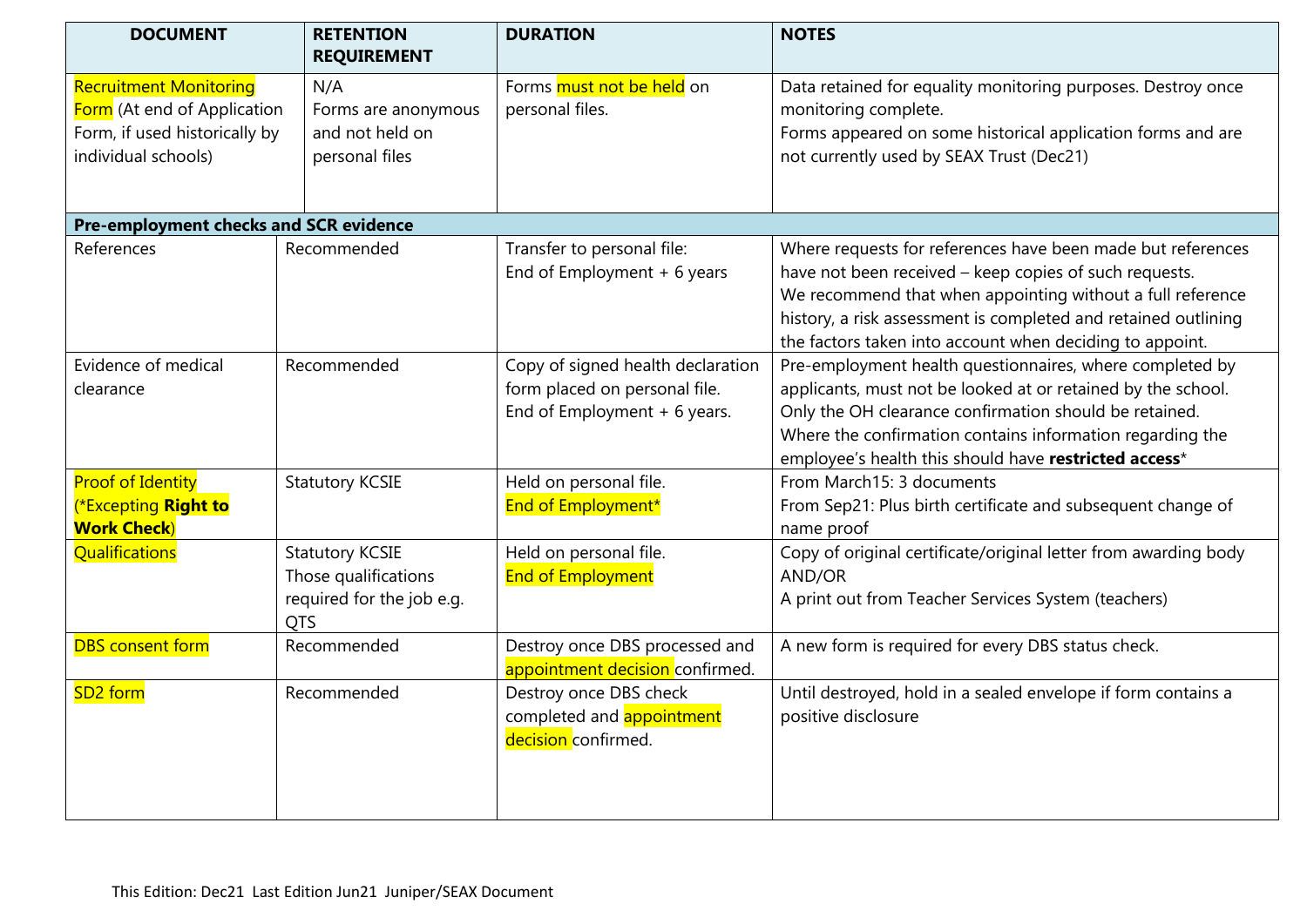| <b>DOCUMENT</b>                                                     | <b>RETENTION</b>                                             | <b>DURATION</b>                                                                                                                                               | <b>NOTES</b>                                                                                                                                                                                                                                                                               |
|---------------------------------------------------------------------|--------------------------------------------------------------|---------------------------------------------------------------------------------------------------------------------------------------------------------------|--------------------------------------------------------------------------------------------------------------------------------------------------------------------------------------------------------------------------------------------------------------------------------------------|
|                                                                     | <b>REQUIREMENT</b>                                           |                                                                                                                                                               |                                                                                                                                                                                                                                                                                            |
| <b>Enhanced DBS Certificate</b>                                     | <b>Statutory KCSIE</b>                                       | Destroy once appointment                                                                                                                                      | Until destroyed, this form should be held in a sealed envelope if                                                                                                                                                                                                                          |
|                                                                     |                                                              | decision confirmed.                                                                                                                                           | it contains a positive disclosure.                                                                                                                                                                                                                                                         |
|                                                                     |                                                              | Disclosure certificates MUST NOT<br>be retained on file for more than<br>6 months.<br>No record may be held detailing<br>any convictions etc.                 | Retain print out from e-DBS system or top part of Certificate<br>only.                                                                                                                                                                                                                     |
| <b>Proof of Enhanced DBS</b><br><b>Check</b>                        | Recommended                                                  | End of employment                                                                                                                                             | Proof: eg print-out from DBS provider or top part of Certificate<br>detailing address/name etc (but not including the 'boxes' which<br>appear below personal data)                                                                                                                         |
| <b>Risk Assessment</b> relating<br>to Enhanced DBS Check            | <b>Statutory KCSIE</b>                                       | Where a positive DBS check is<br>received a risk assessment should<br>be completed and this should be<br>retained on the file until the end<br>of employment. | Risk Assessments must have restricted access*                                                                                                                                                                                                                                              |
| <b>DBS Children's Barred List</b><br><b>Check</b>                   | Statutory/Recommended                                        | As above for DBS                                                                                                                                              | As above                                                                                                                                                                                                                                                                                   |
| Right to work in the UK                                             | Required by statutory<br>guidance: KCSIE &<br>Home Office    | End of Employment + at least 2<br>years - suggest end of<br>$employment + 6 years$                                                                            | A clear copy of the document must be retained and the person<br>who checks the document must write on the copy "This Right to<br>Work document was checked on [insert date]"). It is also<br>recommended that the name of the person who carried out the<br>check is recorded on the copy. |
| <b>Prohibition from teaching</b><br>check                           | Recommended                                                  | Held on personal file.<br><b>End of Employment</b>                                                                                                            | A print out from Teacher Services System.                                                                                                                                                                                                                                                  |
| S128 Directions check<br>Relevant posts in<br><b>Academies only</b> | No requirement to hold<br>evidence - simply record<br>on SCR | N/A                                                                                                                                                           |                                                                                                                                                                                                                                                                                            |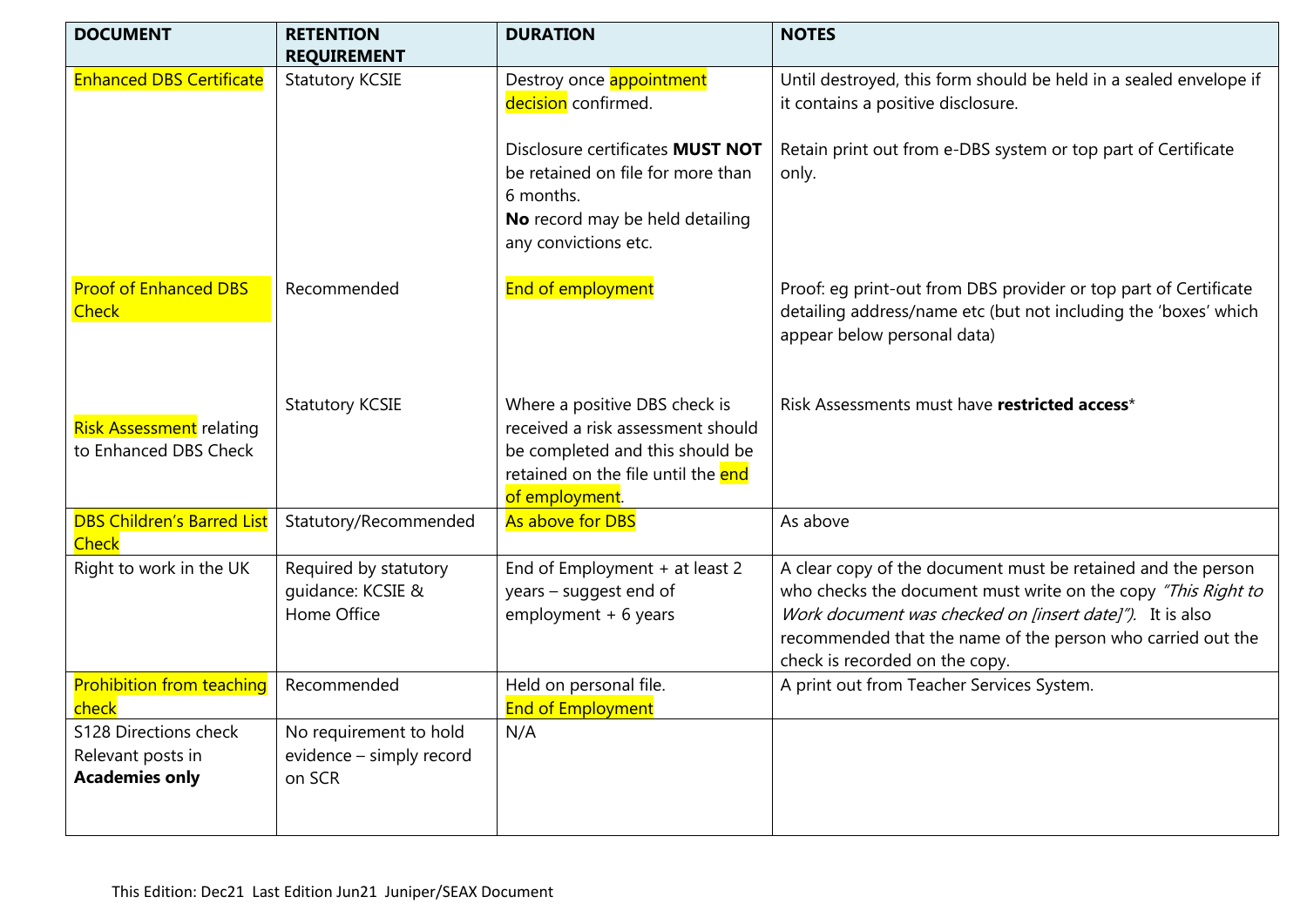| <b>DOCUMENT</b>                   | <b>RETENTION</b><br><b>REQUIREMENT</b>                 | <b>DURATION</b>                            | <b>NOTES</b>                                                     |
|-----------------------------------|--------------------------------------------------------|--------------------------------------------|------------------------------------------------------------------|
| <b>Childcare Disqualification</b> | Recommended                                            | Original form can be retained if           |                                                                  |
|                                   |                                                        | no positive declaration.                   |                                                                  |
|                                   |                                                        | End of Employment $+6$ years               |                                                                  |
|                                   |                                                        |                                            |                                                                  |
| Risk Assessment relating          |                                                        | The form must not be retained if           | Risk Assessments and Waiver must have restricted access*         |
| to Childcare Disclosure           |                                                        | there is a <b>positive declaration</b> - a |                                                                  |
| Qualification Check               |                                                        | copy of the Risk Assessment and            |                                                                  |
|                                   |                                                        | any Waiver documentation should            |                                                                  |
|                                   |                                                        | be retained. (N.B. Any historic            |                                                                  |
|                                   |                                                        | waivers issued in relation to a "by        |                                                                  |
|                                   |                                                        | association" case should be                |                                                                  |
|                                   |                                                        | destroyed).                                |                                                                  |
| <b>Checks on individuals</b>      | Recommended                                            | Held on personal file.                     | Appropriate certificate of good conduct/character or police      |
| who have lived or worked          |                                                        | <b>End of Employment</b>                   | certificate from the relevant embassy/authority. EEA Prohibition |
| outside the UK                    |                                                        |                                            | Check.                                                           |
|                                   |                                                        |                                            | Any sensitive information should have restricted access*         |
|                                   | <b>Induction, Probation and Performance Management</b> |                                            |                                                                  |
| Job description & Person          | Recommended                                            | Held on personal file.                     | Any updates during employment should also be kept on the file    |
| specification                     |                                                        | End of Employment $+6$ years               |                                                                  |
| Induction checklist               | Recommended                                            | Held on personal file.                     |                                                                  |
|                                   |                                                        | End of Employment $+6$ years               |                                                                  |
| <b>Statutory Induction</b>        | Recommended                                            | Held on personal file.                     | Papers related to Induction process and certificate or print out |
| (Teachers)                        |                                                        | End of Employment $+6$ years               | from Teacher Services System confirming Induction status.        |
| Probationary records (if          | Recommended                                            | Held on personal file.                     | Records/forms for probation review meetings.                     |
| applicable)                       |                                                        | End of Employment + 6 years                | Any letters, including confirmation of successful completion     |
| Performance                       | Recommended                                            | Held on personal file.                     | All forms and correspondence                                     |
| Management                        |                                                        | End of Employment $+5$ years $-$           |                                                                  |
|                                   |                                                        | $(suggest + 6 years)$                      |                                                                  |
| <b>Contractual documents</b>      |                                                        |                                            |                                                                  |
| Offer letters                     | Recommended                                            | Held on personal file.                     | Copy of offer letters and written particulars including any      |
|                                   |                                                        | End of Employment $+6$ years               | amendments.                                                      |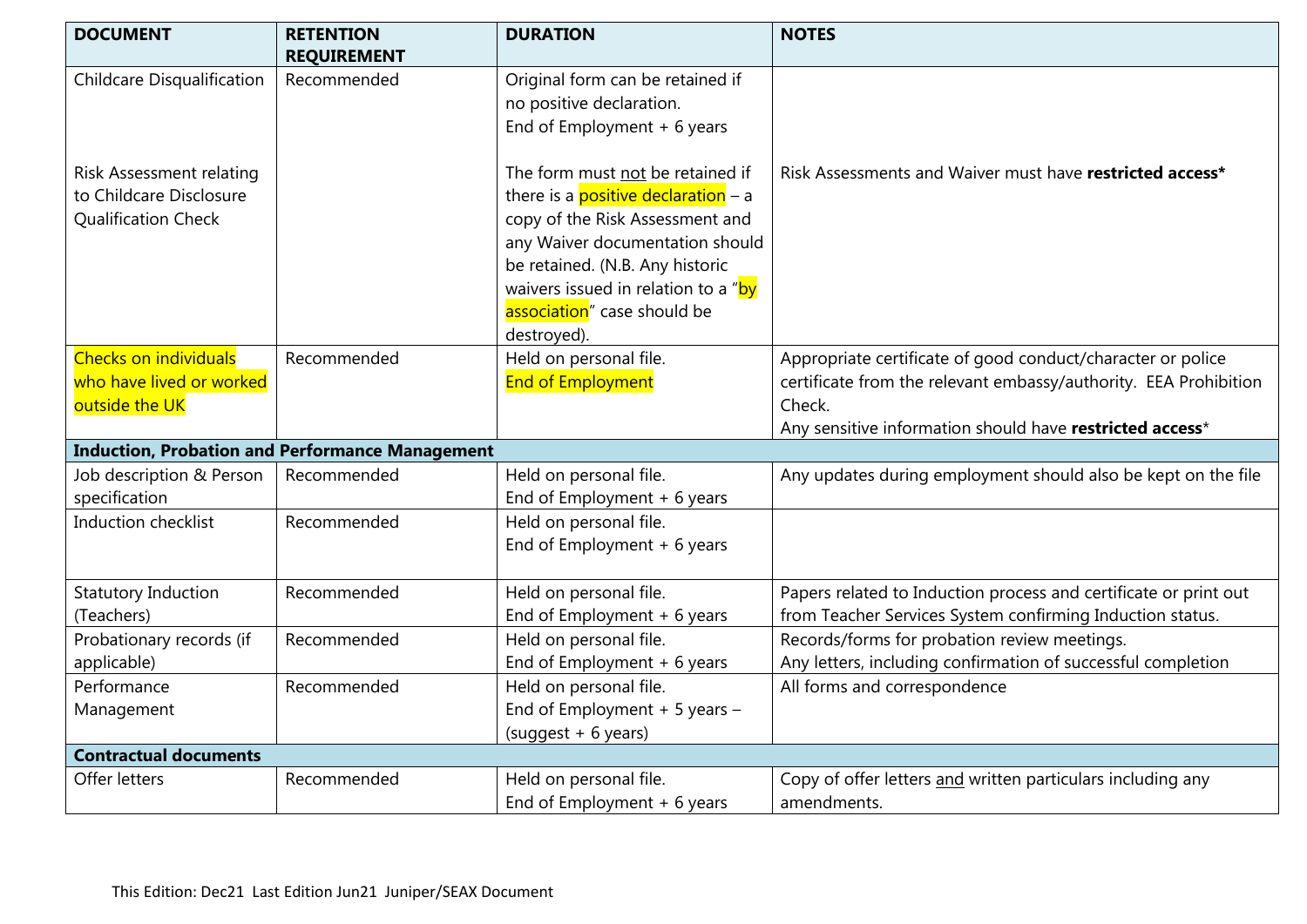| Contract of employment                                   | Recommended                     |                                      | Held on personal file:                | A signed copy should be on the file if available.                   |  |  |
|----------------------------------------------------------|---------------------------------|--------------------------------------|---------------------------------------|---------------------------------------------------------------------|--|--|
| & written particulars                                    |                                 |                                      | End of Employment + 6 years           |                                                                     |  |  |
| <b>DOCUMENT</b>                                          | <b>RETENTION REQUIREMENT</b>    |                                      | <b>DURATION</b>                       | <b>NOTES</b>                                                        |  |  |
|                                                          |                                 |                                      |                                       |                                                                     |  |  |
| Pay and pensions                                         |                                 |                                      |                                       |                                                                     |  |  |
| Payroll information                                      | Recommended                     |                                      | Held on personal file.                | Paper not required if electronic records held                       |  |  |
|                                                          |                                 |                                      | End of Employment $+6$ years          |                                                                     |  |  |
| Salary statement letters                                 | Required by TPCD                |                                      | Held on personal file.                | Teachers only                                                       |  |  |
|                                                          |                                 |                                      | End of Employment + 6 years           |                                                                     |  |  |
| Pension documentation                                    | Required under Pension          |                                      | Held on personal file                 | Copies of all Opt-in and Opt-out forms and any correspondence       |  |  |
|                                                          | legislation                     |                                      | End of employment + 15 years          | in relation to pension                                              |  |  |
|                                                          |                                 |                                      |                                       |                                                                     |  |  |
| <b>Leave records</b>                                     |                                 |                                      |                                       |                                                                     |  |  |
| Annual leave records                                     | Recommended                     |                                      | Held on personal file.                | Full time Support staff only                                        |  |  |
|                                                          |                                 |                                      | End of Employment $+6$ years          |                                                                     |  |  |
| Leave of absence records                                 | Recommended                     | Held on personal file.               |                                       | Leave of absence request forms and decisions/appeals                |  |  |
| (including sabbatical                                    |                                 | End of Employment $+6$ years         |                                       | Sabbatical leave request forms                                      |  |  |
| leave)                                                   |                                 |                                      |                                       |                                                                     |  |  |
| Records of child related                                 | <b>Statutory Maternity Pay</b>  | Held on personal file.               |                                       | Copies of all correspondence and forms. Maternity                   |  |  |
| <u>leave</u>                                             | Regulations 1986 (as            | Current year $+3$ years (ie this may |                                       | documentation which contains any information relating to an         |  |  |
| (maternity/paternity/                                    | amended)                        | be destroyed while employee is       |                                       | employee's health should have restricted access*                    |  |  |
| adoption/parental leave)                                 |                                 | still in post)                       |                                       |                                                                     |  |  |
| <b>Sickness records</b>                                  |                                 |                                      |                                       |                                                                     |  |  |
| Sickness records                                         | Statutory minimum 3 years       |                                      | Held on personal file.                | Self-certificates, Fit Notes (copies, return original to employee), |  |  |
|                                                          |                                 |                                      | End of Employment +6 years            | return to work meetings notes/form. OH referrals and reports,       |  |  |
|                                                          |                                 |                                      |                                       | all correspondence                                                  |  |  |
|                                                          |                                 |                                      |                                       | Any papers referring to an individual's health should have          |  |  |
|                                                          |                                 |                                      |                                       | restricted access*                                                  |  |  |
|                                                          |                                 |                                      |                                       |                                                                     |  |  |
| <b>Disciplinary (including capability) and grievance</b> |                                 |                                      |                                       |                                                                     |  |  |
| Allegations of a child                                   | <b>Statutory Guidance KCSIE</b> | Held on personal file.               |                                       | Papers relating to malicious allegation should be destroyed once    |  |  |
| protection nature against                                | &                               |                                      | <b>Normal Pension Age or 10 years</b> | the case is concluded. Where allegations are found, they should     |  |  |
| a member of staff. All                                   | Working Together to             | from incident - whichever is         |                                       | be retained on the personal file and a copy provided to the         |  |  |
| incidents except                                         | Safeguard Children              | longer.                              |                                       | person concerned.                                                   |  |  |
| malicious allegations.                                   |                                 |                                      |                                       |                                                                     |  |  |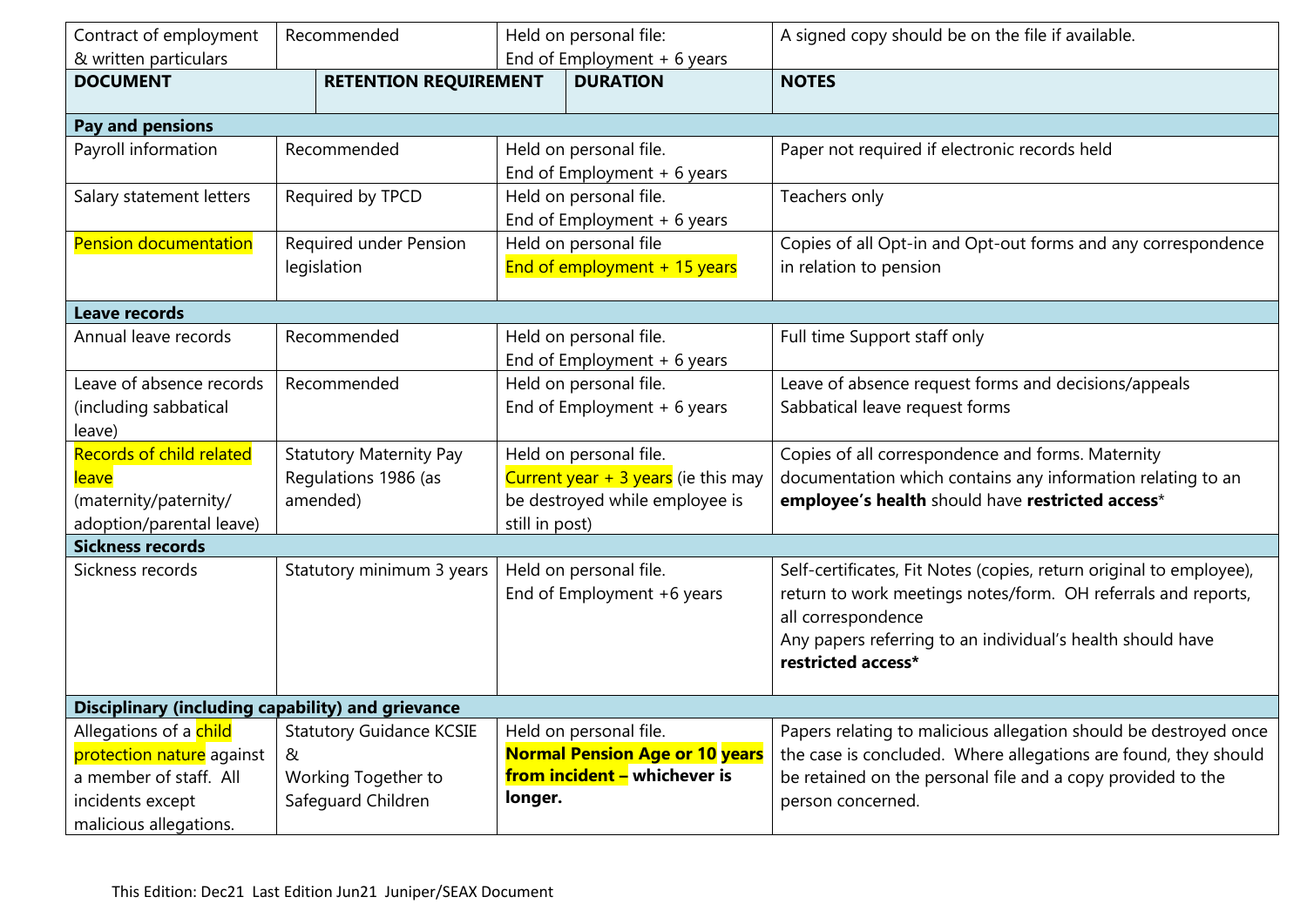|                            |                       |                                            | Any case which falls under the terms of reference of the IICSA**     |
|----------------------------|-----------------------|--------------------------------------------|----------------------------------------------------------------------|
|                            |                       |                                            | will need to be retained until IICSA** enquiries are complete.       |
|                            |                       |                                            | Papers should have restricted access*                                |
| <b>DOCUMENT</b>            | <b>RETENTION</b>      | <b>DURATION</b>                            | <b>NOTES</b>                                                         |
|                            | <b>REQUIREMENT</b>    |                                            |                                                                      |
| Disciplinary records -     | Recommended           | Held on personal file.                     | Including notes/minutes of all meetings/hearings, all                |
| other - no case to answer  |                       | <b>Conclusion of case</b>                  | correspondence, reports etc. All papers should have restricted       |
| Professional               | Recommended           | Held on personal file.                     | access*                                                              |
| advice/letters of          |                       | End of Employment $+6$ years.              |                                                                      |
| expectation                |                       |                                            | ${}^{1}$ Records retained for 5 years in case of repeated pattern of |
| Disciplinary records -     | Recommended           | Held on personal file.                     | behaviour.                                                           |
| other $-\sqrt{warninq}$    |                       | Conclusion of case $+5$ years <sup>1</sup> | Warnings will not remain active in relation to future disciplinary   |
| Disciplinary records -     | Recommended           | Held on personal file.                     | matters after they have expired although records/data relating       |
| other - dismissal          |                       | End of Employment +6 years.                | to the issue will be retained                                        |
| Capability records         | Recommended           | Held on personal file.                     | Any case which falls under the terms of reference of the IICSA**     |
|                            |                       | End of Employment +6 years.                | will need to be retained until IICSA** enquiries are complete.       |
| Grievance records          | Recommended           | Held on personal file.                     |                                                                      |
|                            |                       | End of Employment +6 years                 |                                                                      |
| <b>Other</b>               |                       |                                            |                                                                      |
| Training/CPD records       | Recommended           | Held on personal file.                     | Correspondence.                                                      |
|                            |                       | End of Employment +6 years                 | Individual learning agreements.                                      |
|                            |                       |                                            |                                                                      |
| Safeguarding/Child         |                       | Safeguarding/child protection              | Safeguarding and child protection training records retention         |
| <b>Protection training</b> |                       | training records - Date of                 | periods reflect that the IICSA** may wish to see training records    |
| records                    |                       | training + 10 years                        | as part of an investigation.                                         |
| Accidents/                 | Health & Safety       | Date of incident +12 years                 | Copies of accident/incident reports                                  |
| Injuries at work           | Regulations           | H&S Executive notification must            | Notifications to the Health and Safety Executive                     |
|                            |                       | be kept indefinitely                       |                                                                      |
| Secondment documents       | Recommended           | Held on personal file.                     | Agreement and details of arrangements                                |
|                            |                       | End of Employment +6 years                 |                                                                      |
| Settlement Agreement/      | Legal Claim Timeframe | Held on personal file                      | Settlement Agreement and any agreed reference (n.b. Where a          |
| agreed reference           |                       | Agreed references should be                | reference has been entered into as part of a settlement              |
|                            |                       | retained indefinitely.                     | agreement this should be retained indefinitely (unless the terms     |
|                            |                       |                                            | of the settlement agreement stipulate otherwise). Papers should      |
|                            |                       |                                            | have restricted access*.                                             |